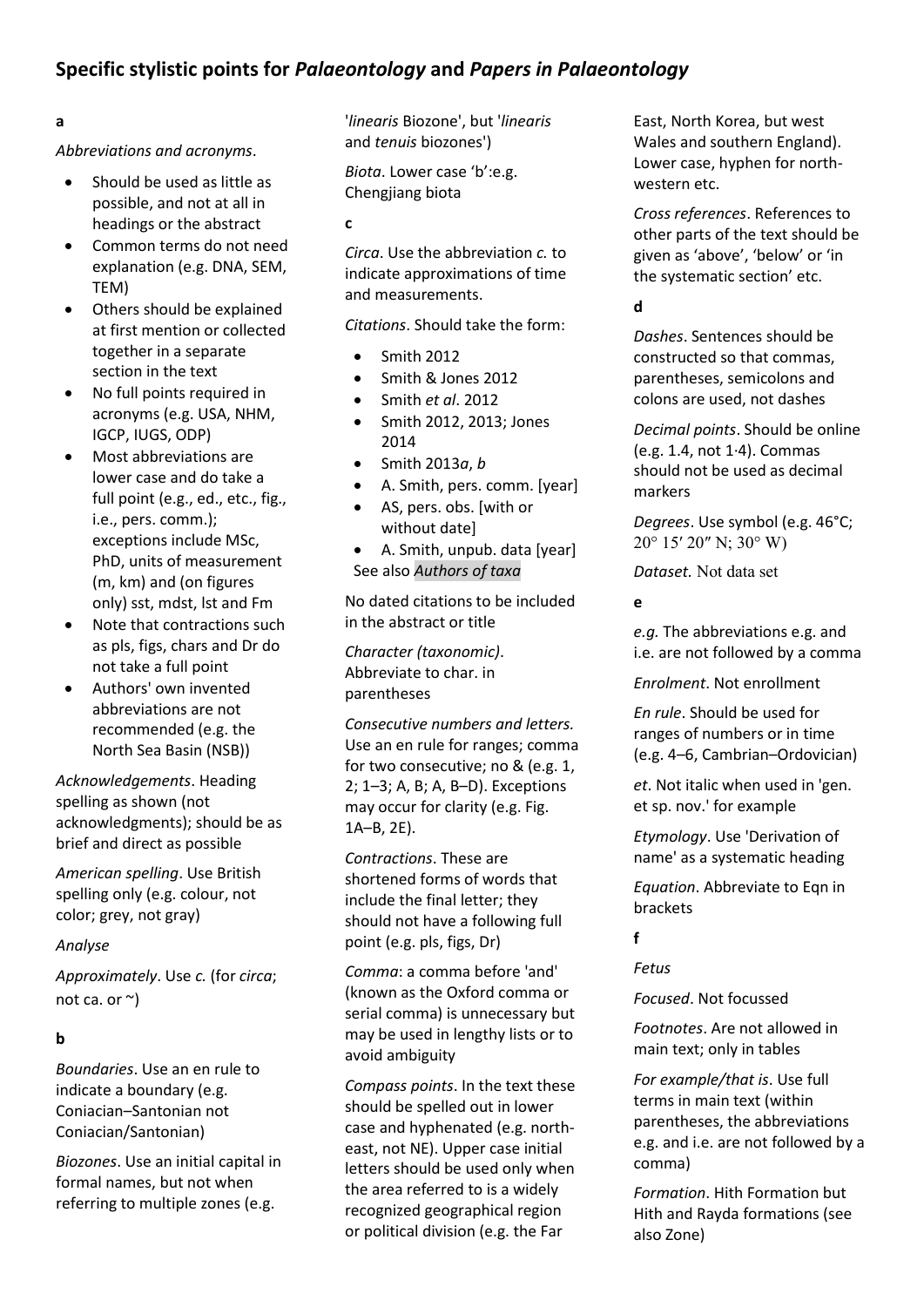*Fractions*. Should be written out (one-quarter, three-fifths) or expressed using decimal points (e.g. 0.25–0.75 μm)

# **g**

*Geological*. Not geologic

*Geological Society, London, Special Publications*

*Greater than and less than*. Symbols > and < may only accompany scaled measurements (e.g. > 40 m)

### **h**

*h*. Is preceded by the indefinite article 'an' only when it is not pronounced; hence, an hour but a history

*Headings*. Three levels in main text; no numbering; additional style for systematic section

*Hemisphere*. Lower case intials: northern and southern hemispheres

*Hyphens*. Use an en-rule (–) rather than a hyphen (-) where ranges of time or numbers are intended.

### **i**

*i.e.* The abbreviations e.g. and i.e. are not followed by a comma

*Inverted commas/quotation marks*. Single inverted commas ('...') should encompass words that are used in an unconventional way and direct quotations; the latter must be accompanied by a page reference to the article concerned.

*-ize*. Not '-ise' where alternative spellings exist. Exceptions include: advertise, advise, comprise, expertise, precise, revise, treatise.

*Italics*. May be used sparingly for emphasis. In italicized headings, words that would normally appear in italics should be roman (e.g. *Life of* Homo sapiens). Latin terms should be usually be italic unless they are generally used in English (see *Latin words and* 

*abbreviations*). Use italics for variables, mathematical constants and probabilities (e.g  $p = 001$ ).

**j**

# **k**

*ka*. Refers to thousands of years ago. Use kyr to indicate a number of years.

*Konservat-Lagerstätte*. (plural Lagerstätten). Should be in roman, not italic font.

**l**

*Lacrimal*. Not lachrymal

*Lagerstätte*. (plural Lagerstätten)

*Latin words and abbreviations*. Italicize terms such as *et al., incertae sedis, in situ, inter alia, nomen nudum (nom. nud.), sensu stricto (s.s.), sensu lato (s. l.)* and *sic*, but not aff., cf., e.g., etc., gen. nov., ibid, i.e., sp. nov., versus (vs) or vice versa

*Likely*. In the British sense, something is likely to result *or* something will probably result in; *not* something will likely result in

*Litre*. Use lower case l (e.g. 1l)

*Longitude and latitude*. 57° 9′ 45.01″N, 6° 6′ 15.56″ W

#### **m**

*Ma*. Refers to millions of years ago; use myr for a number of millions of years

*Manuscripts in preparation or in review*. Not to be included in final manuscript; use 'unpub. data' and the relevant author (not all authors on a submitted manuscript will own the data referred to)

*Maps*. Should have an indication of latitude and longitude, and where appropriate a scale in m or km; a north arrow may be added for clarity

*Mathematics and theorems*. Generally not capitalized unless they include a proper name

*Metric units*. Abbreviate to mm, cm, m, km where they are include a value (e.g. 5 m, but it was several metres away); cm is not a standard (SI) unit but is widely used

*Middle*. Use 'middle' when referring to chronostratigraphical (time), and geochronological (rock) units

*Millilitre*. Use ml

*Modelled.* Not modeled

*Mould.* not mold

*Modern Synthesis.* Upper case initials

### **n**

*Nomenclatural citations*. Should include a comma before the date (e.g. *Megalophthalma ockerti* Schoch *et al*., 2014). They should be accompanied by a full reference.

*Numbers*. Words rather than figures should be used for numbers up to and including ten, and those that start a sentence (also first, sixth etc.). Exceptions: ranges (e.g. 4–6 rather than four to six; note use of en rule rather than hyphen); where lists of numbered items would result in a mix, e.g. 4 vertebrate; 20 invertebrate; 6 plant species.

### **o**

### *Online*. Not on-line

*Online publication*. References that are published online ahead of a print publication should be cited as published; include exact publication date and doi in the reference (see [Reference](https://www.palass.org/publications/palaeontology-journal#for-authors)  [Examples](https://www.palass.org/publications/palaeontology-journal#for-authors) document). If a reference has both online and print publications, use the print details (unless it is a nomenclatural citation, in which case the online date should be used).